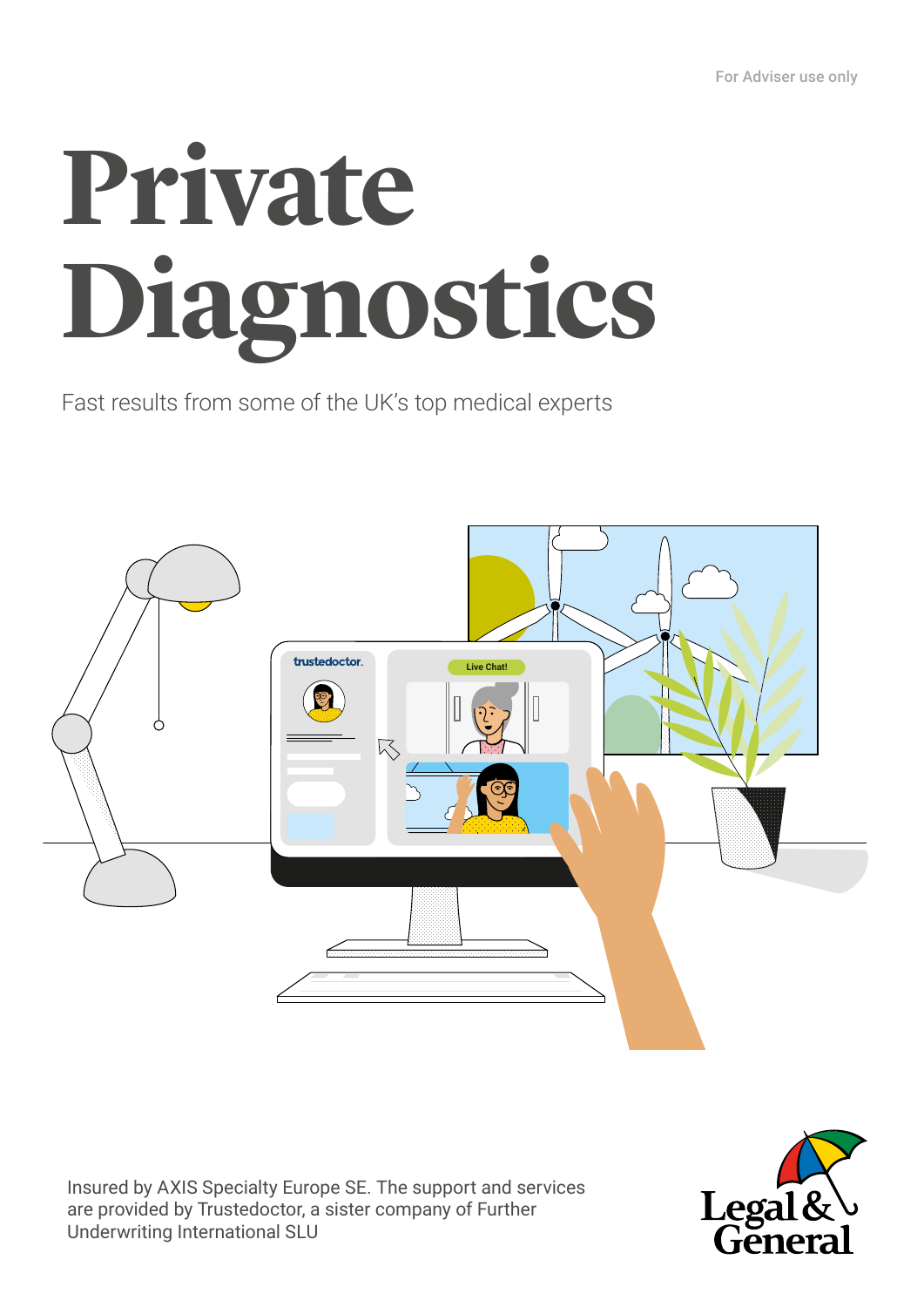- Costs an additional £4.50 per policy, per month.
- Service available to the life insured and their children up to the age of 22.
- Separate purchase required for second joint policyholder.
- Client can claim up to 3 separate primary consultations per year.
- This service is to help obtain a primary diagnosis or to understand whether further investigation is required
- Private Diagnostics can only be purchased at point of sale. Once cancelled, it cannot be added to the policy again.
- Private Diagnostics can only be added to one policy

## **Fast results from some of the UK's top medical experts**

#### **Good to know**

## **How Private Diagnostics works**

Results are given within a matter of weeks from referral, subject to availability. Your client can start using this service right away once they are referred to see an oncologist, cardiologist or neurosurgeon. Then your client can take the following steps:



When faced with a potentially serious health problem, it's natural to want answers and reassurance from the experts as quickly as possible.

**2.** Arrange virtual consultation with their chosen specialist.



Private Diagnostics service fulfils that need by giving your clients fast access to private virtual consultations with specialists and in-person diagnostic testing. It helps your client get their initial diagnosis process started for cancer, cardiac or neurosurgical referrals, with results in a matter of weeks.

**5.** Referred back to NHS or their private healthcare provider for treatment or further investigation if needed.

#### **Annual product renewals**

Every 12 months we will write to your client in advance, to let them know their policy is up for renewal and if there is any change to the price.

When your client takes out the policy, it will default to an automatic renewal. However, they can choose not to automatically renew.

For clients continuing with automatic renewals, we'll write to them letting them know we're renewing their Private Diagnostics unless they instruct us not to.

For clients who choose not to automatically renew, we'll write to them asking if they want to keep Private Diagnostics, and we will remove it from their core product if they do not reply.

As this is a digitally managed product, your client will need to provide an email address to Trustedoctor, and be happy to interact online.

**4.** Discuss results and next steps with specialist in follow-up consultation.

**3.** Schedule the appropriate and recommended tests at their preferred diagnostic centre.

**1.** Upload GP or physician's referral letter to their Trustedoctor profile.



- The cost of any virtual consultation or diagnostic tests that have not been arranged and authorised through the Trustedoctor platform.
- The cost of any expenses for accommodation, travel or taking time off work to attend the virtual consultation or diagnostic test appointment.





- Any symptoms that began before the start date of the policy, or for any symptoms related to conditions where your client was aware of an increased risk of diagnosis.
- Any invasive, exploratory or surgical tests, such as biopsy.
- Any treatment. The service can only be used to investigate symptoms and diagnose conditions.

#### **What isn't covered**

**£4.50**

**Add to** life insurance, critical Illness, income protection or rental protection policies

a month

## **How your clients may benefit**

- Quick and easy access to diagnostic testing for cancer, cardiac or neurosurgical referrals.
- Results in a matter of weeks from the day of referral.
- Appointments are scheduled and managed through Trustedoctor's digital dashboard.
- Support is provided by the Trustedoctor Customer Care Team who are there to help your client navigate their referral, including choosing a specialist, diagnostic test centres and scheduling appointments.
- Virtual consultations gives your clients the freedom to speak to one of the UK's top specialists from the comfort of their own home.
- Covers a wide range of investigative tests including blood tests, MRI scans, CT scans, X-rays, Ultrasound scans and more.
- Nationwide coverage of private diagnostic centres in and around the UK's major cities.
- If treatment or further investigation is needed, your client will be referred back to the NHS or to their private healthcare provider.